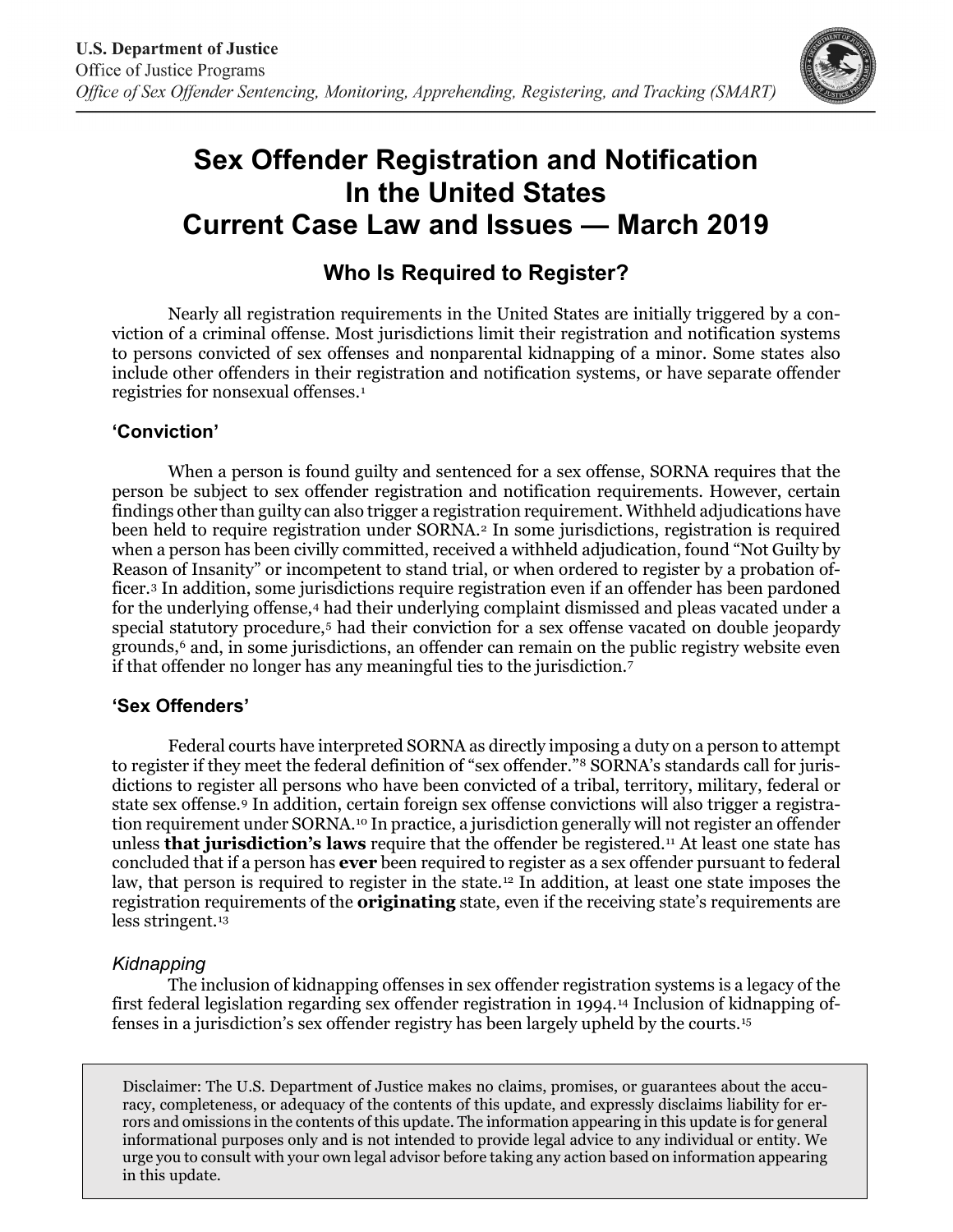#### **'Catch-All' Provisions**

When jurisdictions specifically outline the offenses that require registration, there is little question as to who is required to register. Many jurisdictions also include catch-all provisions, which, in varying forms, require any person convicted of an offense that is "by its nature a sex offense" to register. One court concluded that the state need only prove by "clear and convincing" evidence that an offender engaged in sexual contact to qualify under its catch-all registration provision,[16](#page-3-1) while another held that such proof must meet the "beyond a reasonable doubt" standard.[17](#page-3-2)

#### **Comparable Convictions from Other Jurisdictions**

A more difficult situation arises when a convicted sex offender moves from one jurisdiction to another, and the new jurisdiction has to make a determination as to whether the person is required to register there. Most jurisdictions require registration if a person was convicted of an out-of-state offense that is "comparable," "similar" or "substantially similar" to one or more of the receiving jurisdiction's registerable offenses.[18](#page-3-3) When a state's registration system treats persons convicted of in-state offenses differently from those convicted out-of-state, equal protection problems may arise.[19](#page-3-4) On occasion, offenders have had their convictions expunged, but still might face registration requirements in other states; at least one state has issued an Attorney General opinion determining that "out-of-state offenders whose convictions have been expunged must register …[so long as] they were required to register" in another jurisdiction as a sex offender.[20](#page-3-5)

While most states have a centralized process for determining whether an out-of-state offender is required to register, some do not. In one recent case, a state's reliance on the determination of a local sheriff as to whether an out-of-state conviction was "substantially similar" to a registerable state offense was held to violate procedural due process, because those determina-tions could vary from sheriff to sheriff within the state.<sup>[21](#page-3-6)</sup>

#### **Elements vs. Facts**

Determinations of whether an offense is registerable under SORNA, or fits under one of these catch-all or comparable provisions, has led to a great deal of litigation.[22](#page-3-7) Some jurisdictions look at the elements of the offense of conviction, while others also look at the underlying facts.<sup>[23](#page-3-8)</sup> Often, courts take an expansive view of which offenses trigger registration requirements; some-times, however, the approach can be quite narrow.<sup>[24](#page-3-9)</sup>

#### **Recidivists**

In many states, as under SORNA's requirements, an offender who has been convicted of more than one sex offense is subject to heightened registration requirements. One court has held that two (or more) offenses **do not** need to arise out of separate proceedings to trigger increased requirements.[25](#page-3-10)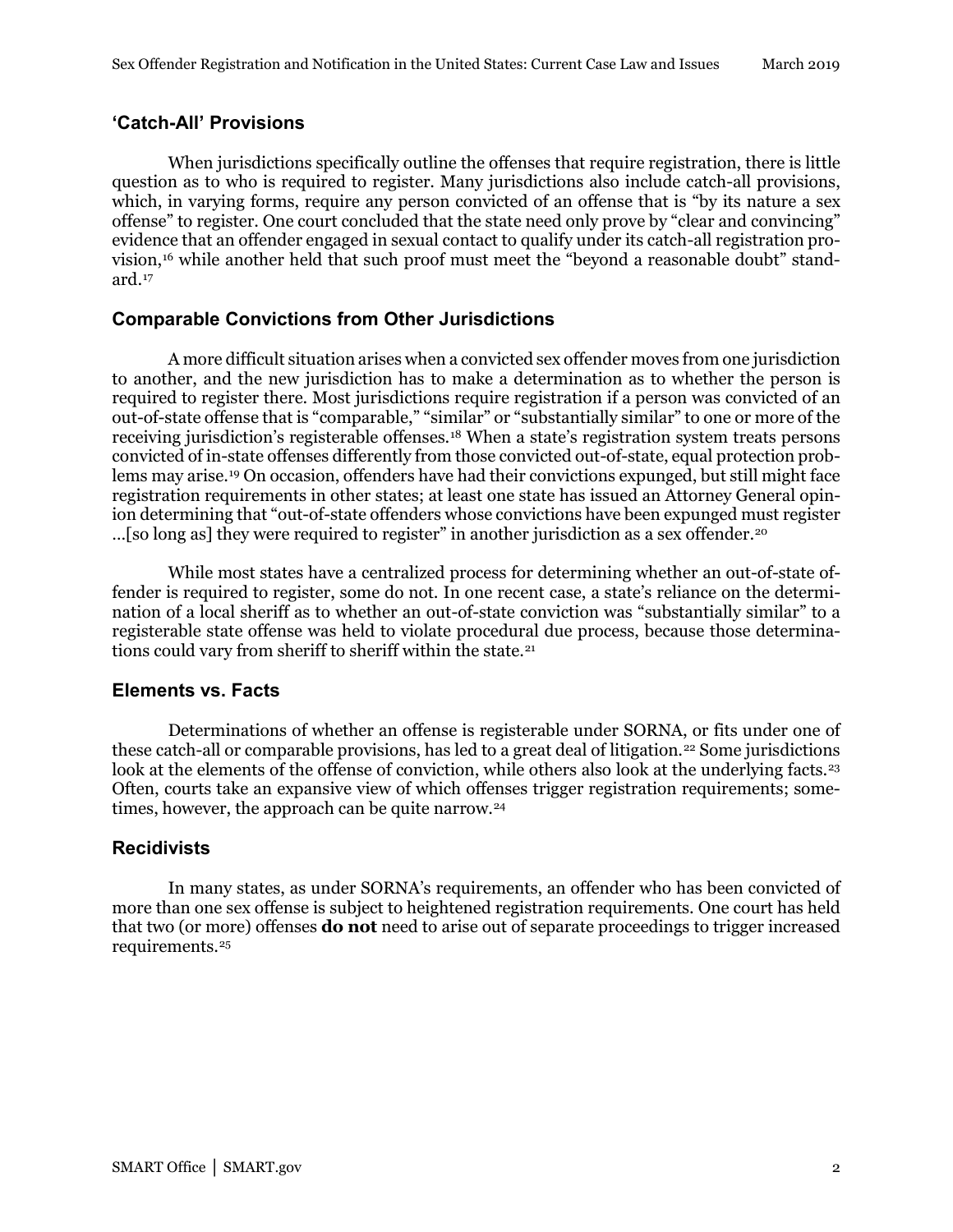<span id="page-2-0"></span><sup>1</sup> *See* Conn. Gen. Stat. § 54-280 (registry of persons convicted of offenses with a deadly weapon); *In re* M.A., 43 N.E.3d 86 (Ill. 2015) (13-year-old added to Illinois' murderer and violent offender against youth registry); State v. Brown, 399 P.3d 872 (Kan. 2017) (describing Kansas' drug offender registry); Mont. Code § 46-23- 502(13) (definition of "violent offense" for Montana's violent offender registry); State v. Galloway, 50 N.E.3d 1001 (Ohio Ct. App. 2015) (discussing Ohio's arson registry); Bivens v. State, 2018 Okla. Crim. App. LEXIS 34 (Oct. 11, 2018) (Oklahoma's methamphetamine registry); Ben Winslow, *Governor Signs More Bills into Law, Including 'White Collar Crime Registry,'* FOX 13 NOW (March 24, 2015), *available at*  [fox13now.com/2015/03/24/governor-signs-more-bills-into-law-including-white-collar-crime-registry/](http://fox13now.com/2015/03/24/governor-signs-more-bills-into-law-including-white-collar-crime-registry/) (Utah).  $\overline{a}$ 

<span id="page-2-1"></span><sup>2</sup> *See* United States v. Bridges, 901 F. Supp. 2d 677 (W.D. Va. 2012), *aff'd,* 741 F.3d 464 (4th Cir. 2014) (withheld adjudication in Florida registerable under SORNA); People v. McCulley, 2018 Colo. App. LEXIS 950 (June 28, 2018) (successful deferred judgment is considered a conviction); Roe v. Replogle, 408 S.W.3d 759 (Mo. 2013) (suspended imposition of sentence is a conviction under SORNA).

<span id="page-2-2"></span><sup>3</sup> *See* Mayo v. People, 181 P.3d 1207 (Colo. App. 2008) (civil commitment triggered requirement to register); Price v. State, 43 So.3d 854 (Fla. Dist. Ct. App. 2010) (withheld adjudication); State v. Cardona, 986 N.E.2d 66 (Ill. 2013) (a finding of "not not guilty" for an incompetent defendant sufficient to require registration); *In re* Kasckarow, 32 N.E.3d 927 (N.Y. Ct. App. 2015) (nolo contendere plea and withheld adjudication in Florida registerable in New York); Walters v. Cooper, 739 S.E.2d 185 (N.C. Ct. App.) (prayer for judgment continued on a charge of sexual battery is a final conviction triggering requirement to register); State v. Townsend, 2017 Tenn. Crim. App. LEXIS 277 (April 13, 2017) (nolo contendere plea followed by diversion of sentencing is not a conviction triggering registration requirement). *But see* United States v. Moore, 449 Fed. Appx. 677 (9th Cir. 2011) (probation condition requiring registration for a tier I offender more than 15 years after the conviction was invalid).

<span id="page-2-3"></span><sup>4</sup> *In re* Edwards, 720 S.E.2d 462 (S.C. 2011). *But see* State v. Davis, 814 S.E.2d 701 (Ga. 2018).

<span id="page-2-4"></span><sup>5</sup> People v. Hamdon, 225 Cal. App. 4th 1065 (2014) (procedure under California Penal Code 1203.4a); Witten v. State, 145 So. 3d 625 (Miss. 2014) (procedure under California Penal Code 1203.4a).

<span id="page-2-5"></span><sup>6</sup> Montoya v. Driggers, 320 P.3d 987 (N.M. 2014).

<span id="page-2-6"></span><sup>7</sup> Doe v. O'Donnell, 924 N.Y.S.2d 684 (N.Y. App. Div. 2011). *But see* Stallworth v. State, 160 So.3d 1161 (Miss. 2015) (expungement of underlying conviction from Maryland entitles the defendant to relief from registration responsibilities in Mississippi).

<span id="page-2-7"></span><sup>8</sup> 34 U.S.C. § 20911(1). The bulk of these cases have been appeals of convictions under 18 U.S.C. § 2250 and interpret the "initial registration" requirement contained in 34 U.S.C. § 20913. *See* Carr v. United States, 560 U.S. 438 (2010).

<span id="page-2-8"></span><sup>9</sup> "Sex Offense" is defined in 34 U.S.C. § 20911(5)(A). For guidance on which persons convicted of UCMJ offenses are required to register, *see* United States v. Jones, 383 Fed. Appx. 885 (11th Cir. 2010) and the "Military Registration" section of this update.

<span id="page-2-9"></span><sup>10</sup> 34 U.S.C. § 20911(5)(B). *See* McCarty v. Roos, 2014 U.S. Dist. LEXIS 48363 (D. Nev., Apr. 8 2014) (describing the standard for registering a Japanese conviction under SORNA); Board of Examiners v. D'Agostino, 130 A.D.3d 1449 (N.Y. App. Div. 2015) (Cambodian conviction registerable in New York).

<span id="page-2-10"></span><sup>11</sup> In other words, there will be situations where SORNA imposes a registration requirement directly on an offender, but the jurisdiction where that offender lives, works or attends school refuses to register him, because the jurisdiction's laws do not require registration for the offense of conviction. *See* Dep't of Pub. Safety v. Doe, 94 A.3d 791 (Md. 2014) (state is not required to register an offender if the state's laws do not require it).

<span id="page-2-11"></span><sup>12</sup> Doe v. Toelke, 389 S.W.3d 165 (Mo. 2012) ("the [state] registration requirements apply to any person who 'has been' required to register as a sex offender pursuant to federal law. Consequently, even if Doe presently is not required to register pursuant to SORNA, he 'has been' required to register as a sex offender and, therefore, is required to register [with the state]") (offender convicted in 1983 required to register, even though Missouri law only requires registration of persons convicted on or after January 1, 1995).

<span id="page-2-12"></span><sup>13</sup> Oulman v. Setter, 2014 Minn. App. Unpub. LEXIS 842 (Aug. 4, 2014) (Colorado registration requirements imposed on offender who relocated to Minnesota).

<span id="page-2-13"></span><sup>14</sup> Jacob Wetterling Crimes Against Children and Sexually Violent Offender Registration Act, Pub. L. No. 103-322, § 170101, 108 Stat. 2038 (1994).